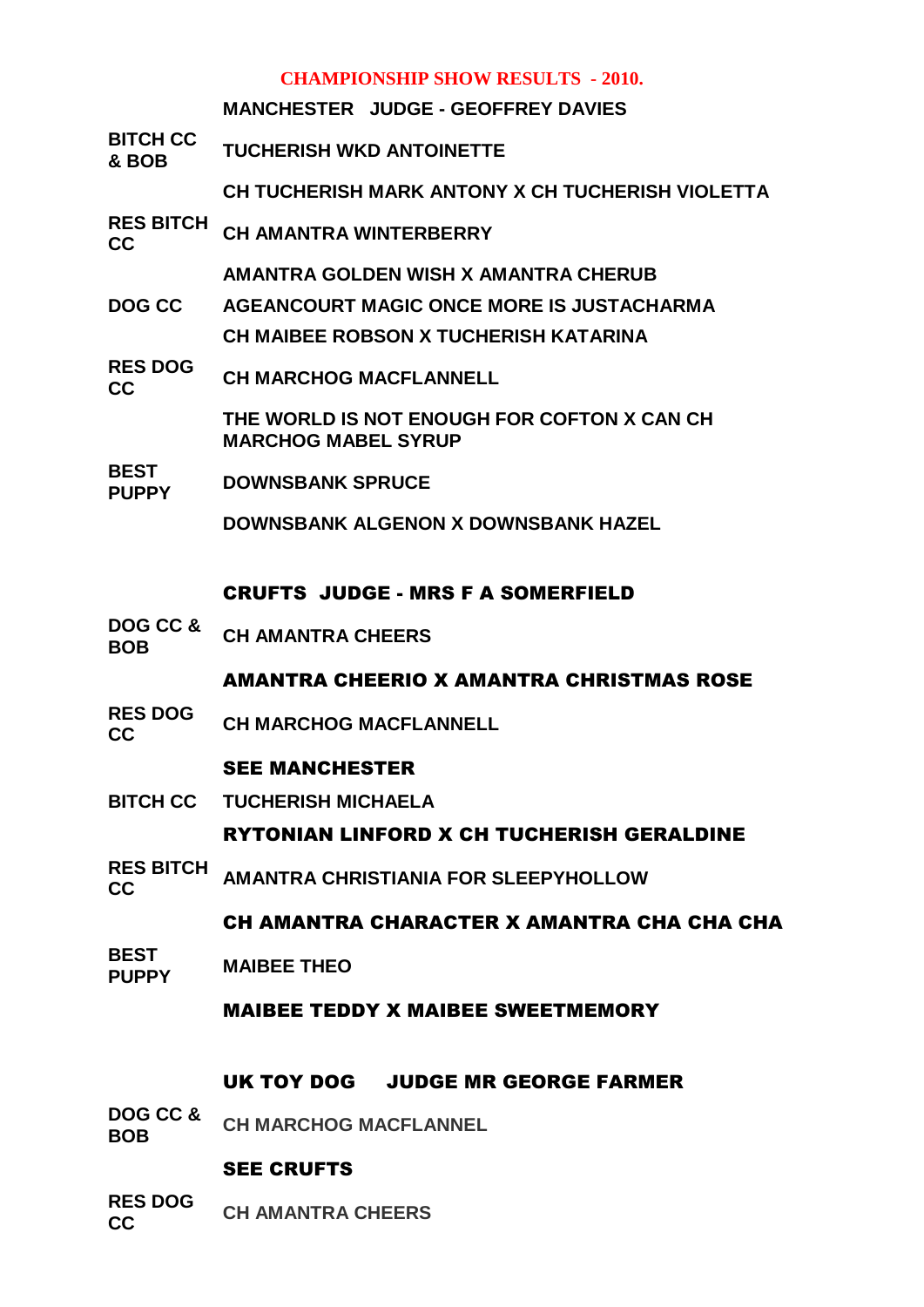#### SEE CRUFTS

**BITCH CC CH MAIBEE LEAH**

#### CH MAIBEE ABSOLUTELY FABULOUS X DUNROBBY CLARA OF MAIBEE

**RES BITCH CC BALDRAGON BOOTYLICIOUS**

# CH MAIBEE ABSOLUTELY FABULOUS X COFTON CHIC AVAC BALDRAGON

**BEST PUPPY AMANTRA SUMMER CHINZ**

AMANTRA SUMMER CHATTER X AMANTRA BROCADE

#### NORTHERN KCS CH SHOW JUDGE MR STEPHEN SMITH

**BITCH CC & BOB CH TEWHIT TITANIA**

#### TEWHIT TREASURE TROVE X TEWHIT TALLULLAH

**RES BITCH CC CH MAIBEE LAYLA**

# CH MAIBEE ABSOLUTELY FABULOUS X DUNROBBY CLARA OF MAIBEE

**DOG CC CH AMANTRA CHEERS**

#### SEE CRUFTS

RES DOG **CC** MAIBEE BLUE BAYOU AT NISYROS

RYTONIAN LINFORD X TUCHERISH JOSEFINA

**BEST** PUPPY STONEPIT DOLLY DAYDREAM

MAIBEE TEDDY X STONEPIT DORIS DAY

#### WELKS JUDGE MRS PAULINE EDDLESTON

**BITCH CC & BOB CH MAIBEE LAYLA**

#### SEE NORTHERN KCS

**RES BITCH CC MAIBEE MAMMA MIA DIGGLE**

> CH CWMHAF FORTY SECOND STREET X MAIBEE ROSE TINT

**DOG CC JUSTACHARMA HE IS OUR MAGIC JW**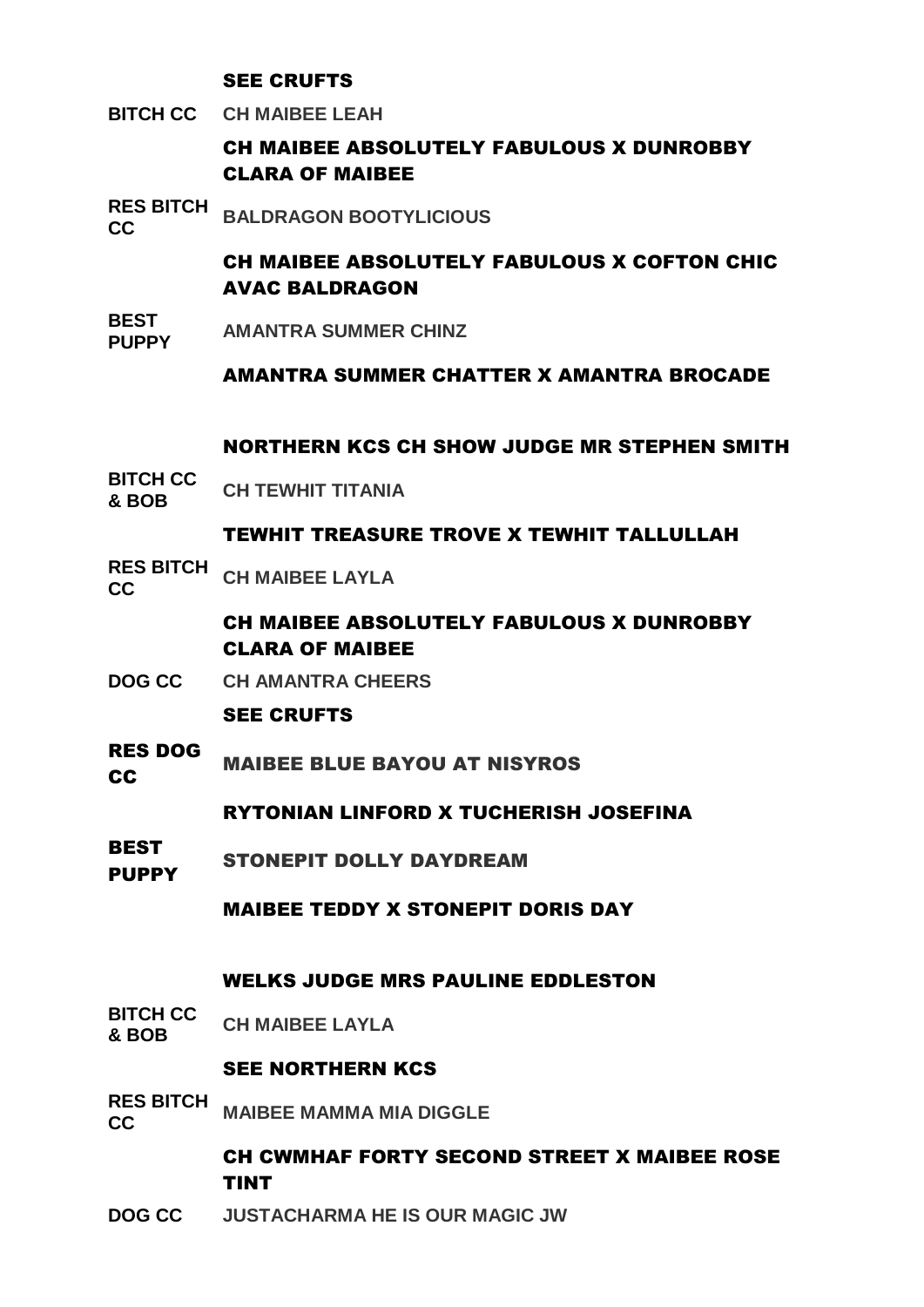# THE WORLD IS NOT ENOUGH FOR COFTON X JUSTACHARMA REMEMBER MAGIC

**RES DOG CC MAIBEE DEBONAIRE**

# CH CWMHAF FORTY SECOND STREET X MAIBEE ROSE TINT

**BEST PUPPY STONEPIT DOLLY DAYDREAM**

# SEE NORTHERN KCS

# KING CHARLES SPANIEL CLUB JUDGE MR BILL MOFFAT

**BITCH CC & BOB LANKCOMBE GABRIELLA AT RIVERMOOR**

# CH COFTON NEVER SAY NEVER AGAIN X STONEPIT GLAMOUR GIRL

**RES BITCH CC TUCHERISH MICHAELA**

#### SEE CRUFTS

**DOG CC PAULIAN PADDINGTON**

# CH CWMHAF FORTY SECOND STREET X CH PAULIAN PATIENCE

**RES DOG CC CH AMANTRA CHEERS**

# SEE CRUFTS

**BEST PUPPY CWMTIRION LITTLE BOY PEEP**

> MAIBEE TEDDIE X CWMHAF LULLABY OF BROADWAY AT **CWMTIRION**

# NATIONAL DOG SHOW JUDGE MISS VALARIE HARVEY

**DOG CC & BOB CHACOMBE JACKSON**

# CHACOMBE MORGAN X CHACOMBE MIRANDA

**RES DOG CC MAIBEE DEBONAIRE**

#### SEE WELKS

**BITCH CC STONEPIT PENNY ROYAL**

# COFTON NEVER SAY NEVER AGAIN X KARIZMA KRYSTAL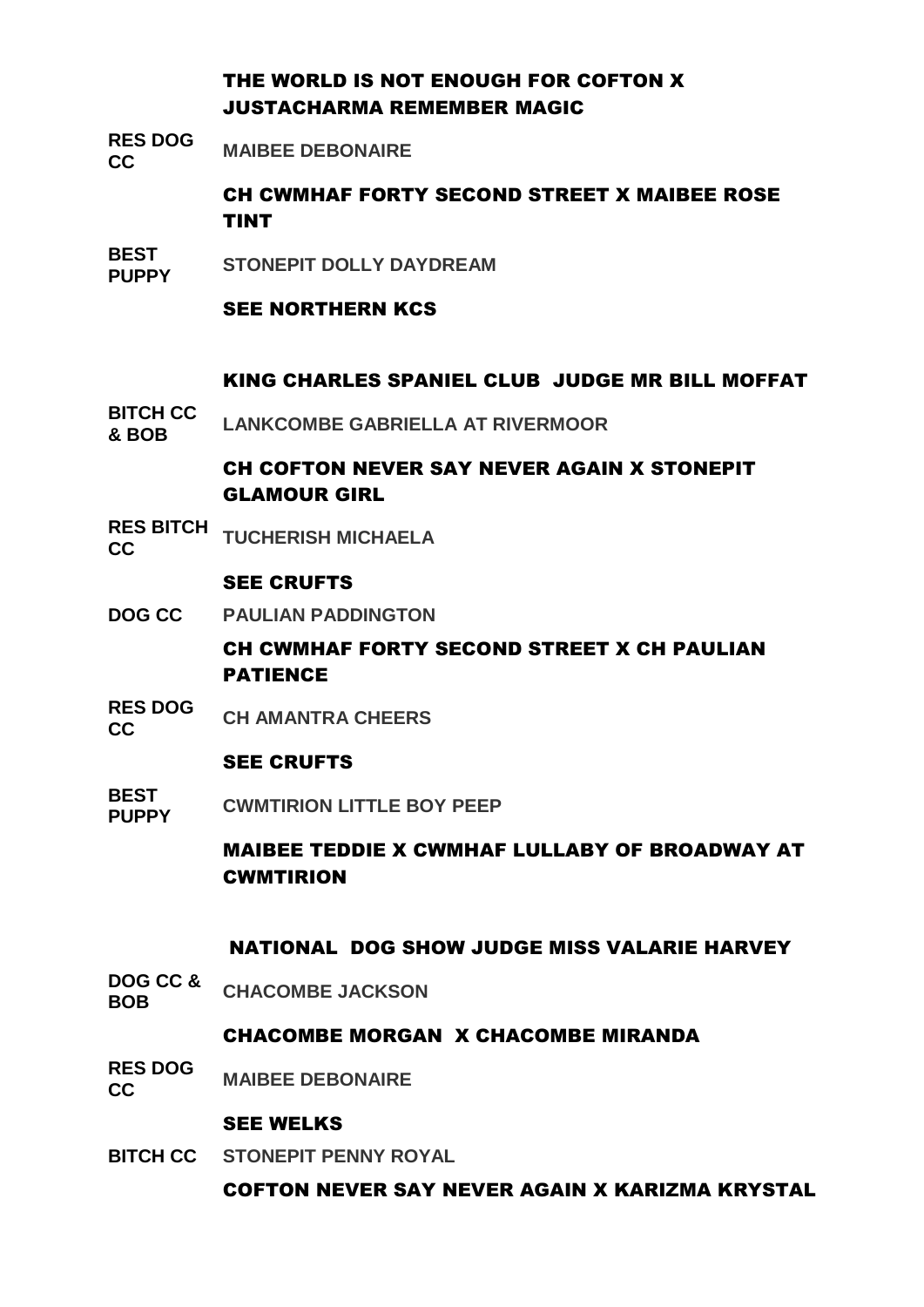#### **RES BITCH CC AMANTRA CHARLENE**

# CH AMANTRA CHEERS X AMANTRA CHARMFUL AT HEADRA

**BEST POWNSBANK ALL THAT JAZZ** 

# KUMBIA JAZZ MASON NZ IMPORT X DOWNSBANK CLARICE CLIFF

# SCOTTISH KENNEL CLUB JUDGE MISS TANYA IRELAND

DOG CC & **BOB MAIBEE BLUE BAYOU AT NISYROS**

#### SEE NORTHERN KCS

RES DOG CC **AMANTRA REGALIST**

# CRIMBLEDALE REGAL KNIGHT AMANTRA X AMANTRA **CHORUS**

BITCH CC **TUCHERISH CLEMENCY**

#### MAIBEE TEDDIE X PAULIAN BLESSINGS TUCHERISH

RES BITCH CC **JUSTACHARMA SOMETHING MAGIC JW**

# CH COFTON NEVER SAY NEVER AGAIN

BEST **PUPPY HEDRAS CHOCOLATE FUDGE VON TABERSOME**

> CH HEDRA'S CHOCOLATE BOX X HEDRA'S CHOCOLATE **HEAVEN**

# BATH JUDGE MR TERRY NETHERCOTE

DOG CC & BOB **AMANTRA REGALIST**

#### SEE SKC

- RES DOG **CC TUCHERISH STANLEY DIGGLE**
	- CH & AM CH TUCHERISH MARK ANTONY X TUCHERISH ELVIRA MADIGAN
- BITCH CC **NASTANE MISS DIOR AVEC BALDRAGON JW**
	- CH TEWHIT TYPHOON X NASTANE SWEET FANNY ADAMS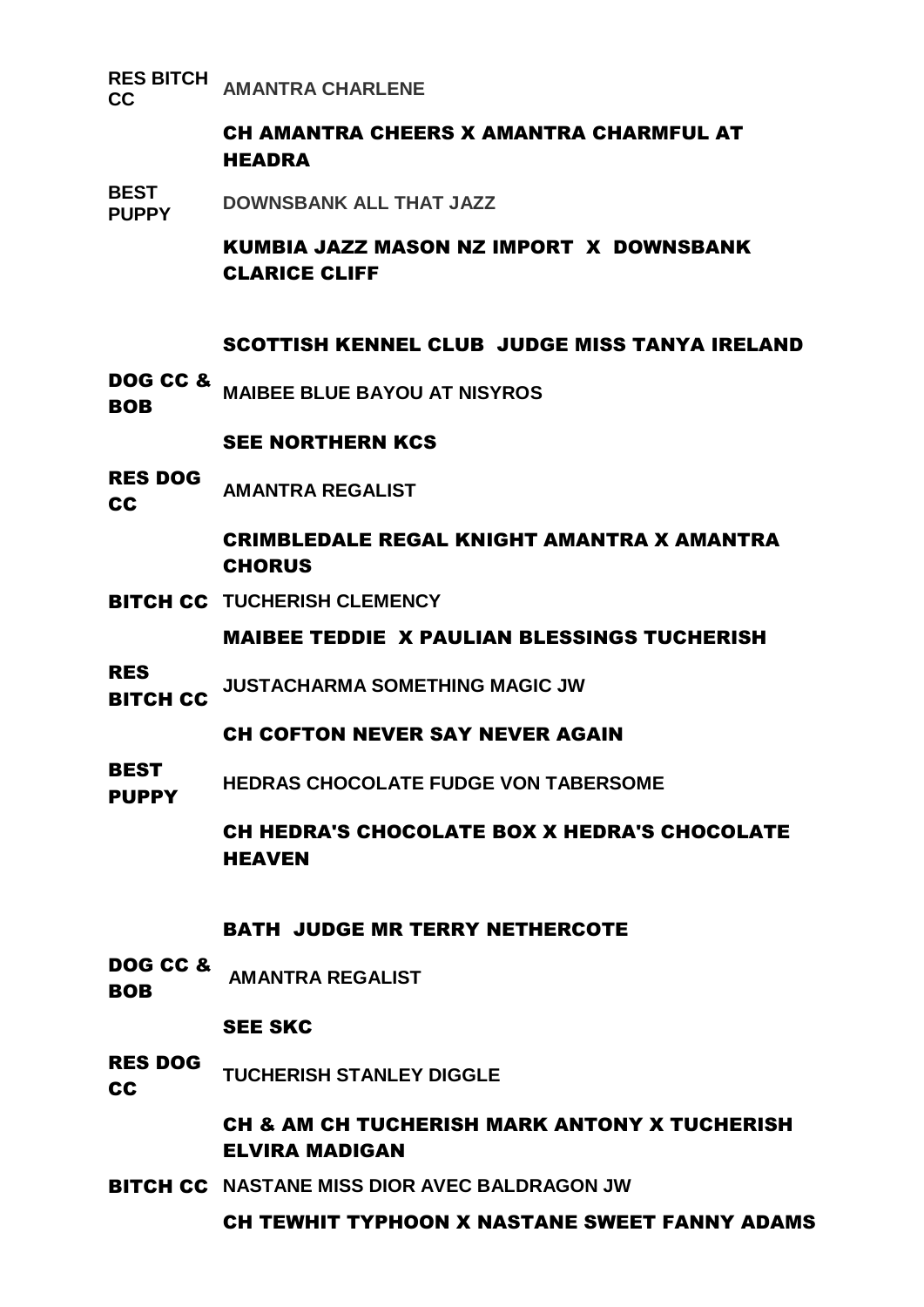RES BITCH CC **AMANTRA SUMMER CHINZ**

# SEE UK TOY DOG

BEST **PUPPY AMANTRA SUMMER CHINZ**

SEE UK TOY DOG

# SOUTHERN COUNTIES JUDGE MRS LIZ RUSHTON

DOG CC & BOB **CH AMANTRA CHEERS**

# SEE CRUFTS

RES DOG CC **MAIBEE TEDDIE**

# CH TEWHIT TYPHOON X MAIBEE RACHEL

BITCH CC **AMANTRA CHRISTIANIA FOR SLEEPYHOLLOW**

CH AMANTRA CHARACTER X AMANTRA CHA CHA CHA

RES BITCH CC **NASTANE MISS DIOR AVEC BALDRAGON JW**

# SEE BATH

- **BEST** PUPPY **AMANTRA SUMMER CHINTZ**
	- SEE UK TOY DOG

# THREE COUNTIES JUDGE MRS RITA MORGAN

DOG CC & BOB **CH AMANTRA CHEERS**

# SEE CRUFTS

- RES DOG **LILLIJAY PERCY CUTE KHATIBI**
- **CC**

CH & INT CH ROSSBONNY HENLEY JW X ROSSBONNY MY GIRL LILLIJAY

BITCH CC **DOWNSBANK CLARICE CLIFF**

CH MARAMOND SATCHMO DOWNBANK X DOWNBANK ANGELICA

- RES
- BITCH CC **MAYNORTH FALLEN FROM HEAVEN**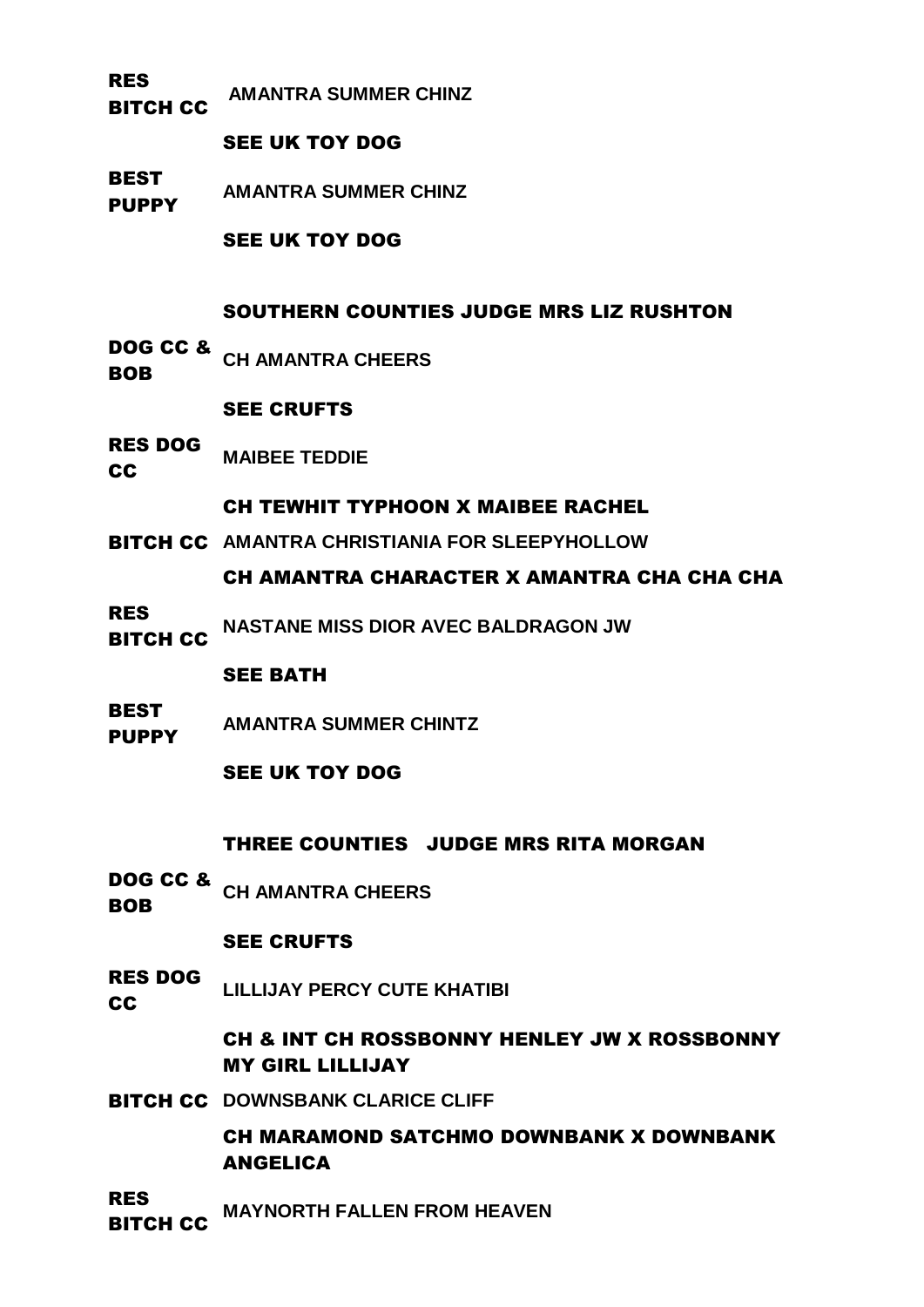# AMANTRA CHOCOLATIER X MAYNORTH SIMPLY HEAVENLY

BEST **PUPPY AMANTRA SUMMER CHINTZ**

SEE UK TOY DOG

#### BORDER UNION JUDGE MRS MARGARET BECK

DOG CC & BOB **MAIBEE THEO**

#### SEE CRUFTS

RES DOG CC **CH MAIBEE BLUE BAYOU AT NISYROS**

#### SEE NORTHERN KCS

BITCH CC **CH MAIBEE LAYLA**

# SEE NORTHERN KCS

RES **MAIBEE DOMINIQUE**

# BITCH CC

#### CH MAIBEE RUBEN X MAIBEE ROBERTA

BEST **PUPPY PENEMMA SWEET DREAM**

# MAIBEE TEDDY X RYTONIAN SNOWDROP OF PENEMMA

# BLACKPOOL JUDGE MR ANDREW H BRACE

DOG CC & BOB **JUSTACHARMA HE IS OUR MAGIC JW**

# SEE WELKS

RES DOG CC **AGEANCOURT MAGIC ONCE MORE IS JUSTACHARMA**

#### SEE MANCHESTER

BITCH CC **JUSTACHARMA SOMETHING MAGIC JW**

CH NEVER SAY NEVER AGAIN X JUSTACHARMA SHE'S MAGIC

RES **MAIBEE OLIVIA**

BITCH CC

CH TEWHIT TYPHOON X MAIBEE RACHEL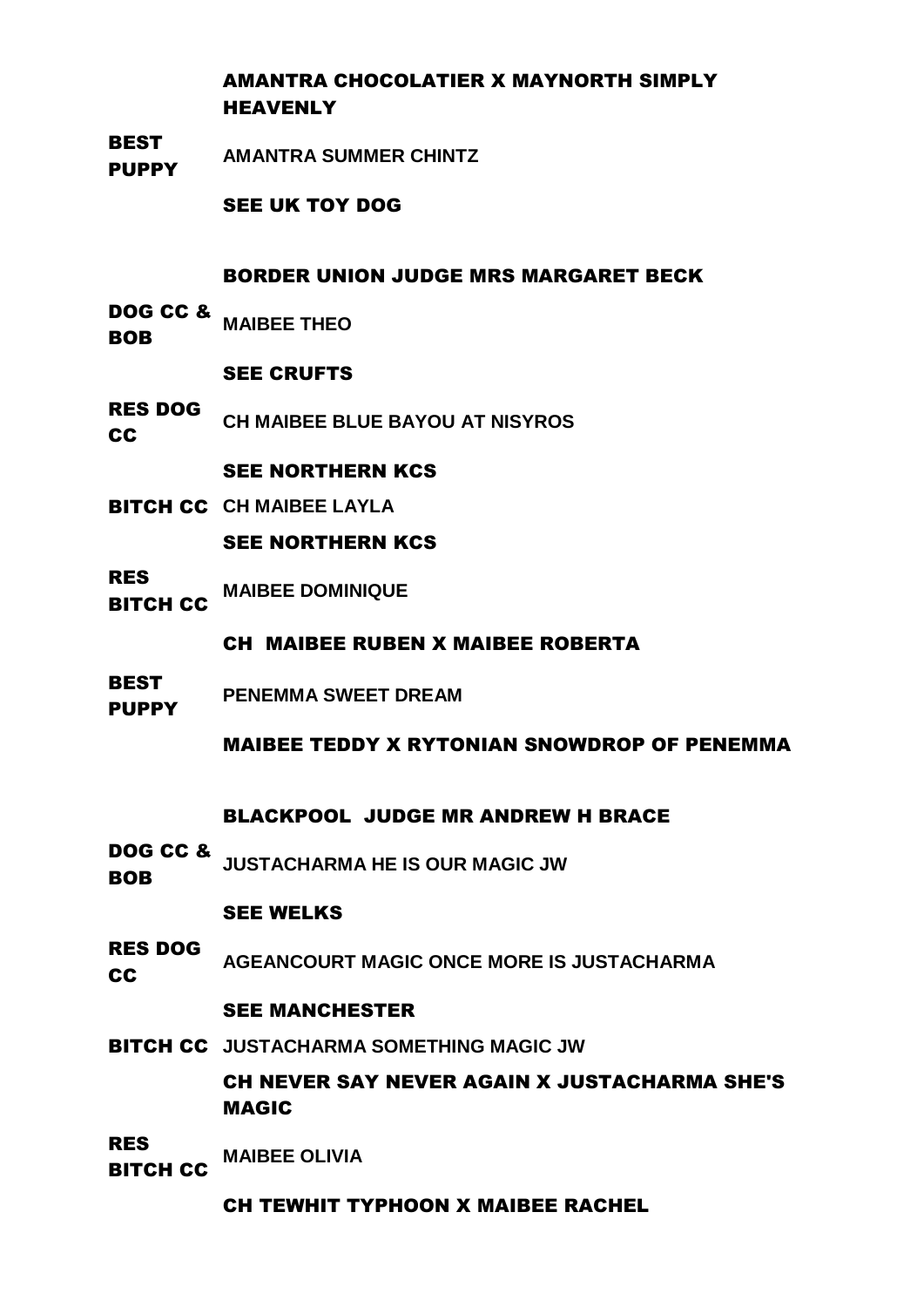#### **BEST PUPPY AMANTRA SUMMER CHINZ**

# SEE UK TOY DOG

# WINDSOR JUDGE MR TERRY PURSE

DOG CC & BOB **MAIBEE THEO**

# SEE CRUFTS

RES DOG **CC CH MARCHOG MACFLANNEL**

#### SEE CRUFTS

BITCH CC **CH MAIBEE LAYLA**

# SEE NORTHERN KCS

RES BITCH CC **CWMHAF LULLABY OF BROADWAY AT CWMTIRION**

# CWMHAF FORTY SECOND STREET X CH CWMHAF MAMMA LUCIA

**BEST PUPPY MAIBEE ANYA AT SIMANNIE**

CH MAIBEE BITTERSWEET X MAIBEE STAGE STRUCK

# LEEDS JUDGE MR IAN SIDGWICK

DOG CC & BOB **MAIBEE THEO**

# SEE CRUFTS

RES DOG **CC CH MARCHOG MACFLANNEL**

# SEE CRUFTS

BITCH CC **CH MAIBEE LAYLA**

# SEE NORTHERN KCS

RES BITCH CC **MAIBEE CHARLOTTE ROSE OF PENEMMA**

# MAIBEE ROBSPIERRE X MAIBEE PHOEBE

#### **BEST** PUPPY **BEECHGLEN SUMMERTIME**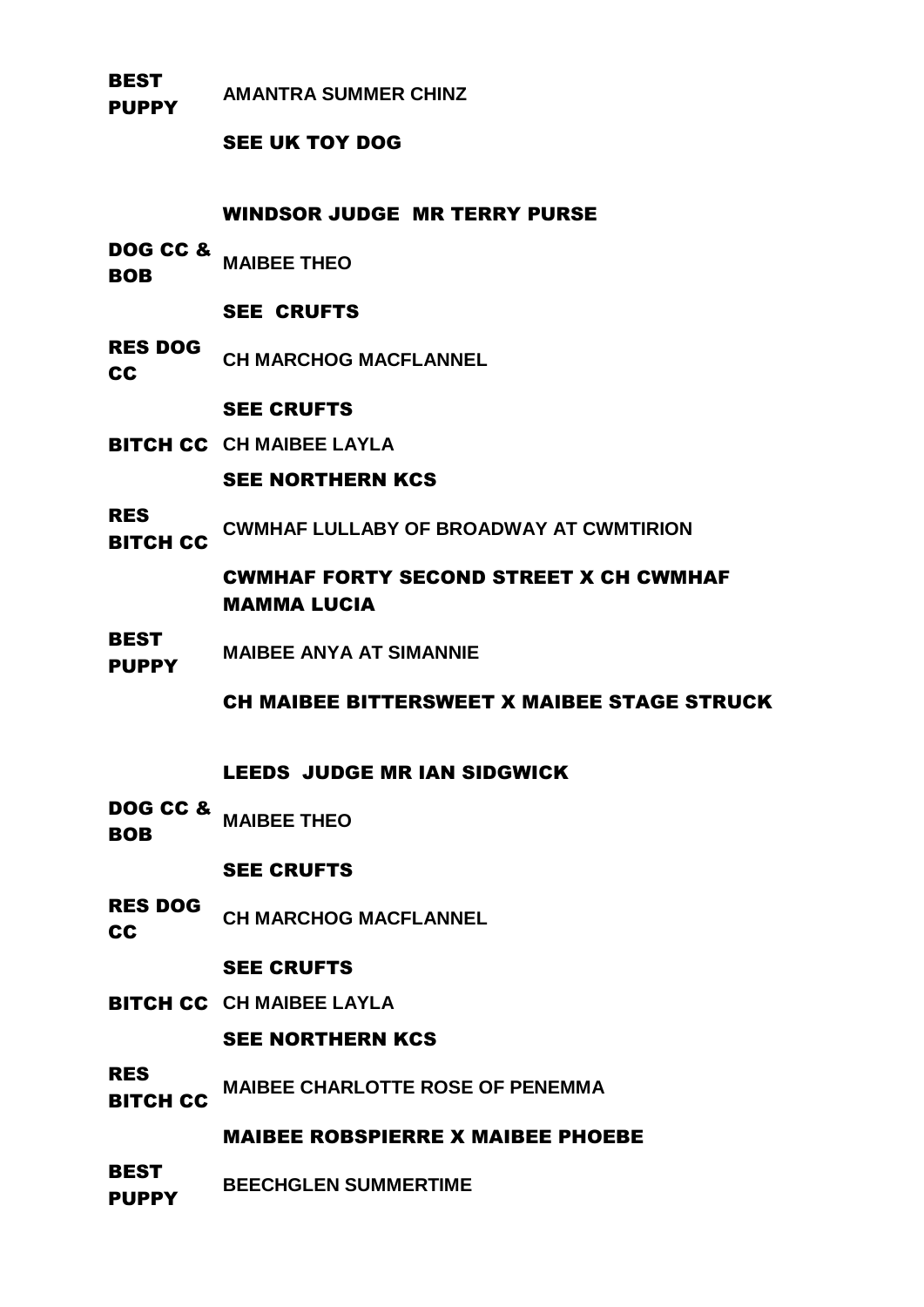#### MAIBEE TEDDIE X BEECHGLEN DAISY

#### PAIGNTON JUDGE MRS JENNY STONE

- DOG CC & **AMANTRA REGALIST**
- BOB

#### SEE SKC

RES DOG CC **TUDORHURST BRIGADIER**

# FR CH RODOLPHE DES TROIS MAILETTS X TUDORHURST ROYAL EMPERESS

BITCH CC **CH LANKCOMBE GABRIELLA AT RIVERMOOR JW**

#### SEE KCS CLUB CH SHOW

RES BITCH CC **MAIBEE OLIVIA**

#### SEE BLACKPOOL

**BEST PUPPY BEECHGLEN SUMMERTIME**

#### SEE LEEDS

#### WELSH JUDGE MRS MAVIS MOSS

DOG CC & BOB **CH AMANTRA CHEERS**

#### SEE CRUFTS

RES DOG CC **LEVICOS GEORGE**

# CH COFTON NEVER SAY NEVER AGAIN X LANOLA ROSE HANNAH OF LEVICOS

BITCH CC **AMANTRA CHRISTIANIA FOR SLEEPYHOLLOW**

#### SEE CRUFTS

RES

**VASHDOWN QUEEN OF SONG**

BITCH CC

SOMBUR GIFT OF FRENSHIP TO VASHDOWN X ROSEOAK NEW VENTURE FOR VASHDOWN

#### BEST **PUPPY OTHMESE CELTIC HARVEY**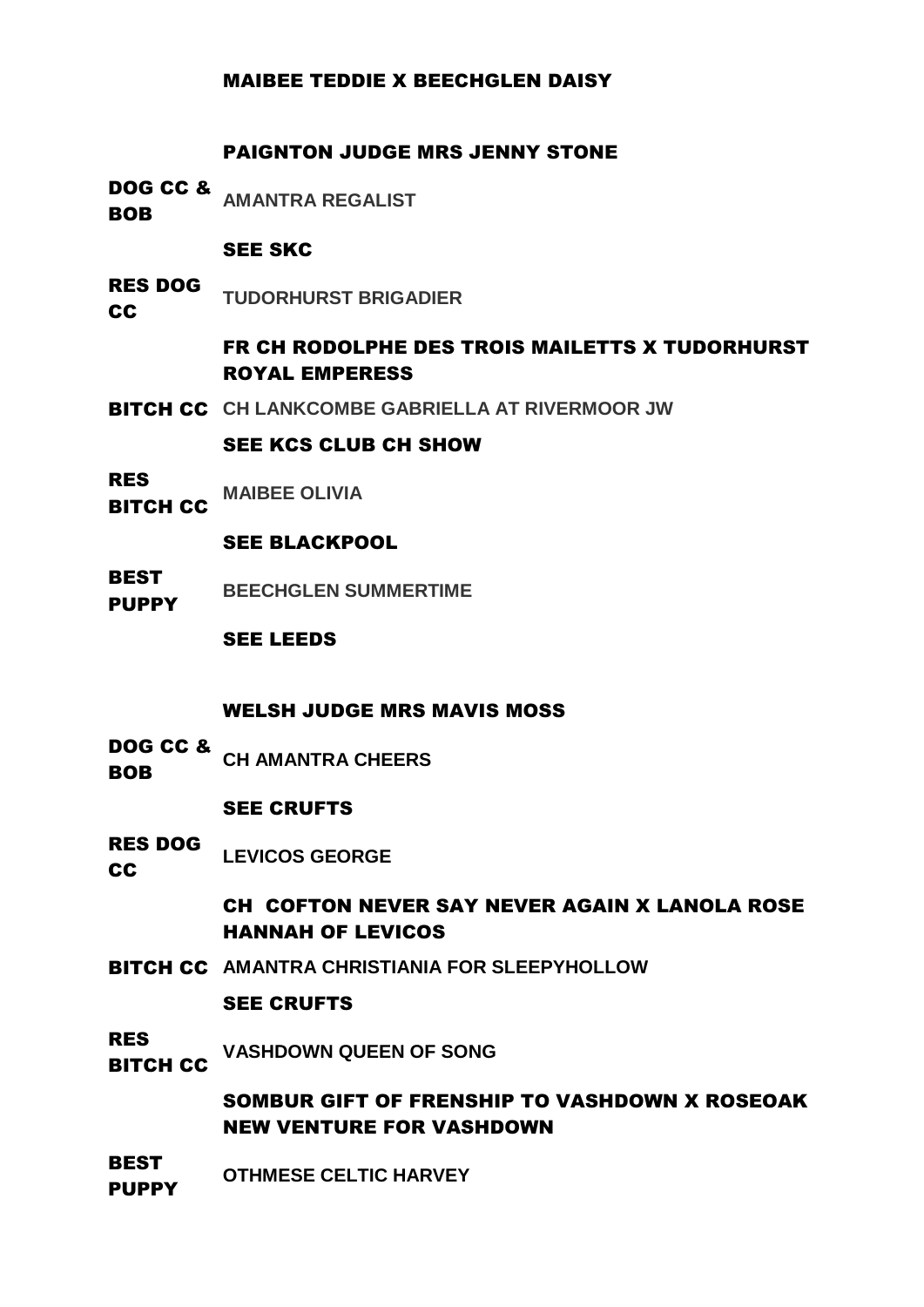# OTHMESE CELTIC HESTER X COFTON FIGARO VON TOVARICH

# RICHMOND JUDGE MRS KATHERINE STEWART

DOG CC & **BOB CH MAIBEE THEO**

SEE CRUFTS

RES DOG CC **NISYROS COOL HAND LUKE**

> CH MAIBEE ROBSON X TIFLIN THE BLACK PEARL AT **NISYROS**

BITCH CC **CAVELLA CALLULA**

CH MARSWARD MY MATE MARCHOG X MARCHOG MATILDA PLUM AT CAVELLA

RES BITCH CC **CWMHAF LULLABY OF BROADWAY AT CWMTIRION**

# SEE WINDSOR

BEST PUPPY **PAULIAN PRUDENCE FOR BEEWYE NAF**

MAIBEE TEDDIE X CH PAULIAN PATIENCE

# DARLINGTON JUDGE MR RON STEWART

BITCH CC & BOB **MAIBEE DOMINIQUE**

# SEE BORDER UNION

- RES BITCH CC **JUSTACHARMA SOMETHING MAGIC JW**
	- SEE SKC
- DOG CC **CH AMANTRA CHEERS**

SEE CRUFTS

RES DOG CC **AGEANCOURT MAGIC ONCE MORE IS JUSTACHARMA**

# SEE MANCHESTER

BEST **PUPPY FIRE FLY EFON COFTON**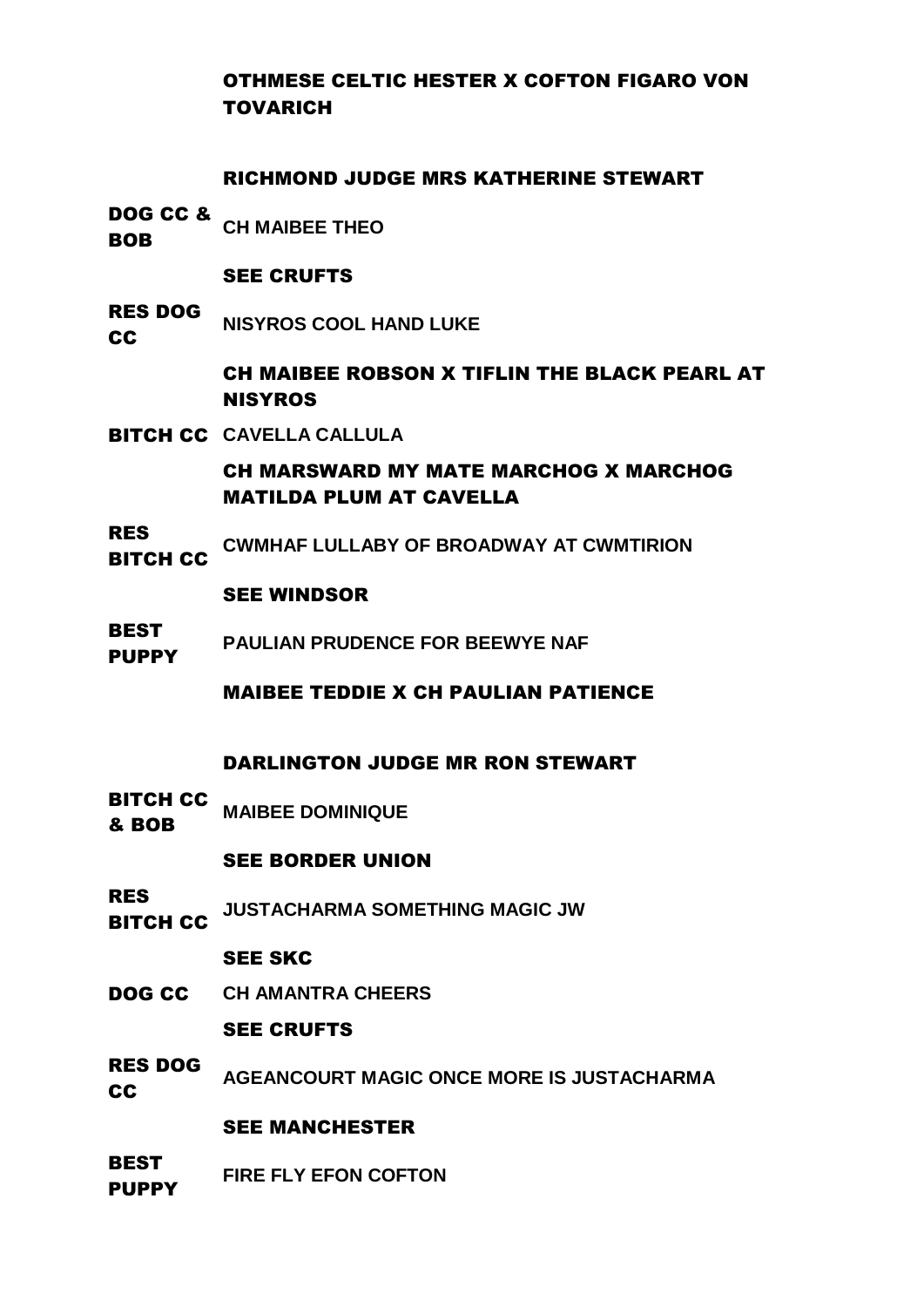# CWMHAF ALONG FIFTH AVENUE TO COFTON X COFTON BOP TO THE TOP

#### DRIFFIELD JUDGE MRS ANN HORAN

DOG CC & BOB **CH AMANTRA CHEERS**

#### SEE CRUFTS

RES DOG **CC LILLIJAY PERCY CUTE KHATIBI** 

#### SEE THREE COUNTIES

BITCH CC **TUCHERISH LUCRETIA BORGIA**

LORPHIL COPPER SUNRISE JW X TUCHERISH MICHAELA

RES BITCH CC **LANKCOMBE GABRIELLA AT RIVERMOOR**

#### SEE KCS CLUB

BEST **PUPPY PAULIAN PRUDENCE FOR BEEWYE NAF**

#### SEE DARLINGTON

#### SOUTH WALES JUDGE MR GEORGE BAXTER

DOG CC & BOB **HEADRA'S CHOCOLATE D LITE**

#### CH TEWHIT TYPHOON X AMANTRA

RES DOG CC **CH MAIBEE THEO**

SEE CRUFTS

BITCH CC **MAIBEE OLIVIA**

#### SEE BLACKPOOL

RES

BITCH CC **ALAMBRA ISA BELLA**

# LORPHIL RED MARAUDER X JACRIANNA HOLLY BLUE AT JACRIANNA

BEST **PUPPY DOWNSBANK GLIMPSE OF GOLD**

# DOWNSBANK JOSHUA X DOWNBANK TILLY KETTLE